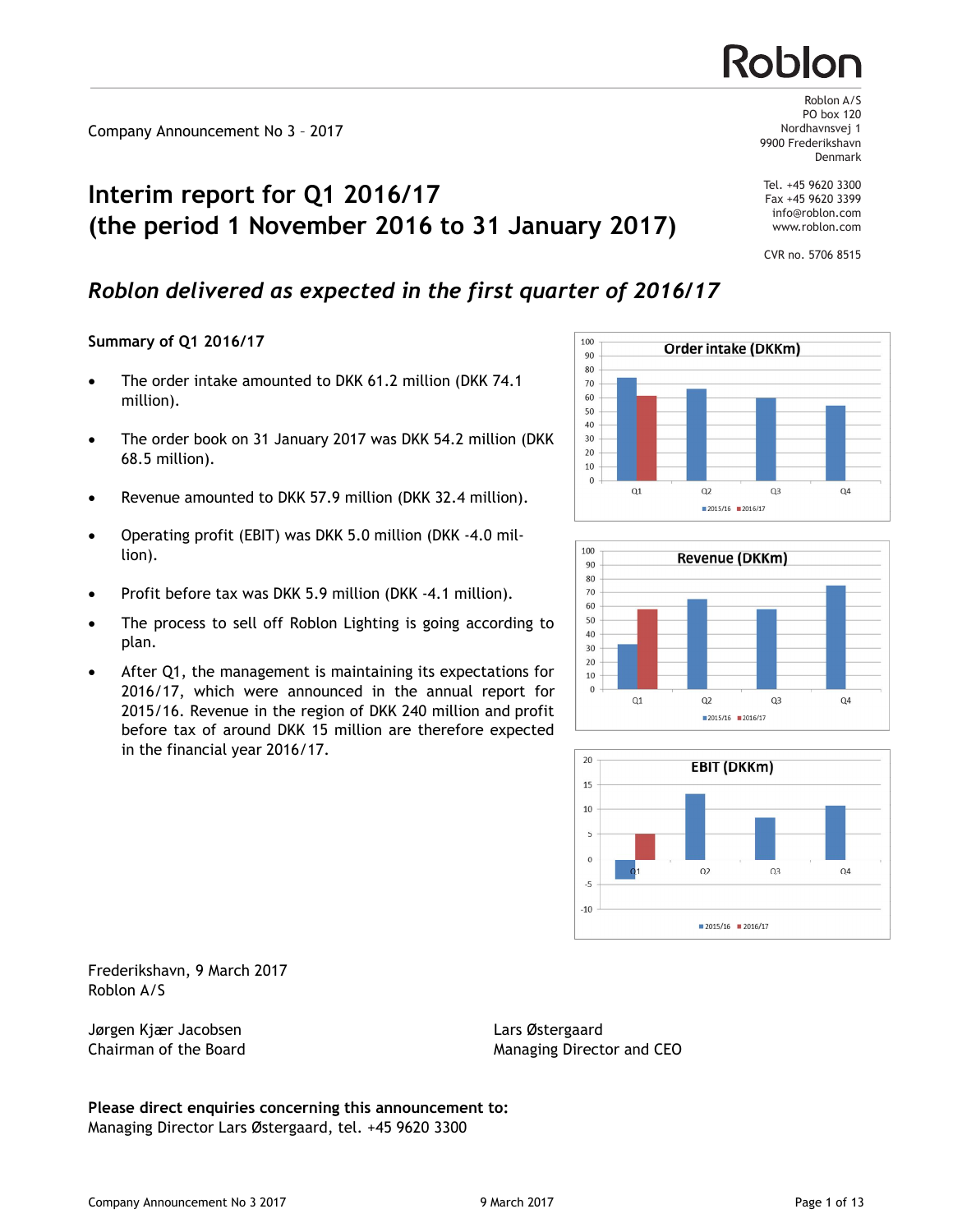# Roblon

|                                                        |            | Q <sub>1</sub>       | Q <sub>1</sub> | <b>FY</b> |
|--------------------------------------------------------|------------|----------------------|----------------|-----------|
| <b>Main and Key Figures</b>                            | Unit       | 2016/17 <sup>1</sup> | 2015/16        | 2015/16   |
| Order                                                  |            |                      |                |           |
| Order intake                                           | DKK mill.  | 61,2                 | 74,1           | 253,8     |
| Order book                                             | DKK mill.  | 54,2                 | 68,5           | 50,9      |
| <b>Statement of income</b>                             |            |                      |                |           |
| Net revenue, continuing operations                     | DKK mill.  | 57,9                 | 32,4           | 229,6     |
| Net revenue, discontinuing operations                  | DKK mill.  | 6,2                  | 5,9            | 22,0      |
| Net revenue, total                                     | DKK mill.  | 64,1                 | 38,3           | 251,6     |
| Of which for export                                    | DKK mill.  | 57,5                 | 35,9           | 200,0     |
| Export ratio                                           | %          | 99,3                 | 94,5           | 87,1      |
| Gross result                                           | DKK mill.  | 29,9                 | 17,2           | 122,1     |
| Operating profit (EBIT)                                | DKK mill.  | 5,0                  | $-4,0$         | 28,1      |
| Net financing etc.                                     | DKK mill.  | 0,9                  | $-0,1$         | 0,7       |
| Profit before tax from continuing operations           | DKK mill.  | 5,9                  | $-4,1$         | 28,8      |
| Profit before tax from discontinuing operations        | DKK mill.  | 0,1                  | $-0,1$         | $-3,4$    |
| Total profit before tax                                | DKK mill.  | 6,0                  | $-4,2$         | 25,4      |
| Profit for the period from continuing operations       | DKK mill.  | 4,6                  | $-3,2$         | 22,6      |
| Profit for the period from discontinuing operations    | DKK mill.  | 0,1                  | $-0,1$         | $-2,6$    |
| Total profit for the period                            | DKK mill.  | 4,7                  | $-3,3$         | 20,0      |
| <b>Balance sheet</b>                                   |            |                      |                |           |
| <b>Total assets</b>                                    | DKK mill.  | 289,7                | 287,7          | 300,6     |
| Working capital                                        | DKK mill.  | 77,5                 | 57,1           | 63,5      |
| Share capital                                          | DKK mill.  | 35,8                 | 35,8           | 35,8      |
| Capital and reserves                                   | DKK mill.  | 240,6                | 246,0          | 251,8     |
| <b>Cash flow</b>                                       |            |                      |                |           |
| Cash flow from operating activities                    | DKK mill.  | 0,1                  | 1,6            | 28,2      |
| Cash flow from investing activities                    | DKK mill.  | $-5,5$               | $-31,4$        | $-38,7$   |
| Of which investment in current securities              |            | $-0,4$               | $-30,4$        | $-31,8$   |
| Cash flow from financing activities                    | DKK mill.  | $-16,0$              | 0,0            | $-17,9$   |
| Change in cash and cash equivalents                    | DKK mill.  | $-21,4$              | $-29,8$        | $-28,4$   |
| Average number of employees <sup>2</sup>               | Number     | 149                  | 139            | 130       |
| Key figures                                            |            |                      |                |           |
| Gross margin                                           | $\%$       | 51,6                 | 53,2           | 53,2      |
| EBIT-margin                                            | $\%$       | 8,6                  | $-12,4$        | 12,3      |
| ROIC/return on average invested capital <sup>[2]</sup> | $\%$       | 14,4                 | $-12,7$        | 21,7      |
| Equity/assets ratio                                    | $\%$       | 83,3                 | 85,5           | 83,8      |
| Return on equity <sup>2</sup>                          | $\%$       | 7,7                  | $-5,3$         | 8,0       |
| <b>Shares-related key figures</b>                      |            |                      |                |           |
| Earnings per DKK 20 share                              | <b>DKK</b> | 2,6                  | $-1, 8$        | 11,2      |
| Stock exchange listing per share                       | <b>DKK</b> | 229,0                | 218,0          | 236,0     |
| Intrinsic value of shares                              | <b>DKK</b> | 134,6                | 138,0          | 141,0     |

[1] The interim report has not been audited or reviewed by the company's auditors

[2] The key figures is calculated on a full-year basis.

The key figures have been calculated in accordance with the Danish Society of Financial Analysts' Recommendations. The stated sharebased key figures relate to the B shares.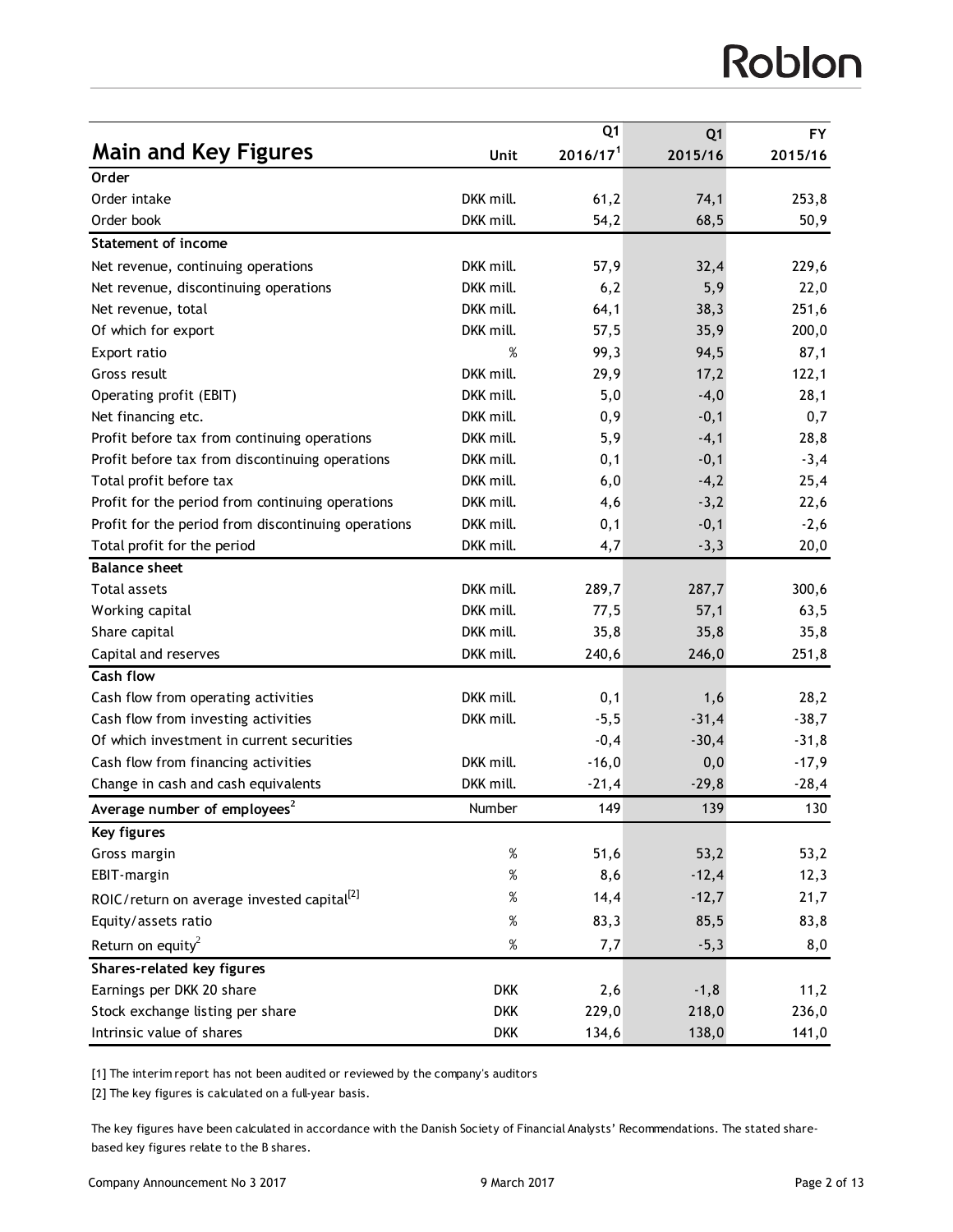# **Management report**

for Q1 2016/17.

| Main figures for Q1 |                 |        |                   |  |
|---------------------|-----------------|--------|-------------------|--|
| <b>DKK</b> million  | 2016/17 2015/16 |        | Change            |  |
| Order intake        | 61.2            | 74.1   | $-12.9$<br>$-17%$ |  |
| Revenue             | 57.9            | 32,4   | 25.5<br>79%       |  |
| <b>FBIT</b>         | 5,0             | $-4.0$ | 225%<br>9.0       |  |

#### **Income statement**

The revenue and profit achieved are as expected in Q1 2016/17.

#### **Revenue**

In the first quarter of 2016/17, Roblon achieved a revenue of DKK 57.9 million compared to DKK 32.4 million for the same period last year. The growth comes from both business segments, Industrial Fiber and Engineering, and corresponds to the management's expectations.

#### **Operating profit/loss (EBIT)**

Operating profit (EBIT) for the first quarter of 2016/17 was DKK 5.0 million compared to a loss of DKK -4.0 million for the same period last year. The growth is as expected and is primarily due to the increase in revenue.

The relative amount of goods consumed was higher. During the first quarter of the financial year, the gross margin was 51.6% (53.2%) and was adversely affected by the revenue mix.

#### **Costs**

As expected, other external costs amounted to DKK 7.2 million in the first quarter of the financial year (DKK 6.6 million).

Staff costs amounted to DKK 15.8 million in the first quarter of 2016/17 (DKK 13.1 million). This increase can primarily be attributed to scheduled recruitment taking place, principally in the sales and development functions and to a lesser extent in other business support functions.

#### **Net financial items**

Net financial items came to DKK 0.9 million (DKK - 0.1 million). This accounting item includes net

currency income of approx. DKK 0.4 million (DKK - 0.2 million).

#### **Tax**

Tax is estimated at 22% of profit before tax of the year.

#### **Balance sheet**

As at 31 January 2017, the value of the total assets amounted to DKK 289.7 million (DKK 287.7 million). The working capital amounted to DKK 77.5 million (DKK 57.1 million) corresponding to 33.8% (24.9%) of the net revenue for continuing operations. The increase in working capital can primarily be attributed to the increase in inventories and receivables.

The inventories rose from DKK 68.2 million as at 31 January 2016 to DKK 74.7 million as at 31 January 2017. The increase relates to a rising need for storage of critical raw materials and semi-finished goods to support faster delivery of orders already in hand for selected strategic customers.

Receivables from sales amounted to DKK 37.0 million at the end of Q1 compared to DKK 18.0 million in the same quarter last year. The current credit risk on debtors is deemed unchanged in comparison to the previous period.

Current securities amounted to DKK 92.4 million at 31 January 2017 compared to DKK 90.0 million at the end of January 2016. The securities are available for sale and agreements are in place with external asset managers to follow an active management strategy with low risk exposure*.* 

## **Cash flows**

Cash flows from operating activities for Q1 of the financial year amounted to DKK 0.1 million (DKK 1.6 million).

Investments in intangible assets and property, plant and equipment during the period amounted to DKK 5.1 million compared to DKK 1.0 million last year.

Cash flows from financing activities were negative at DKK -15.9 million and include payment of dividends of DKK 16 million.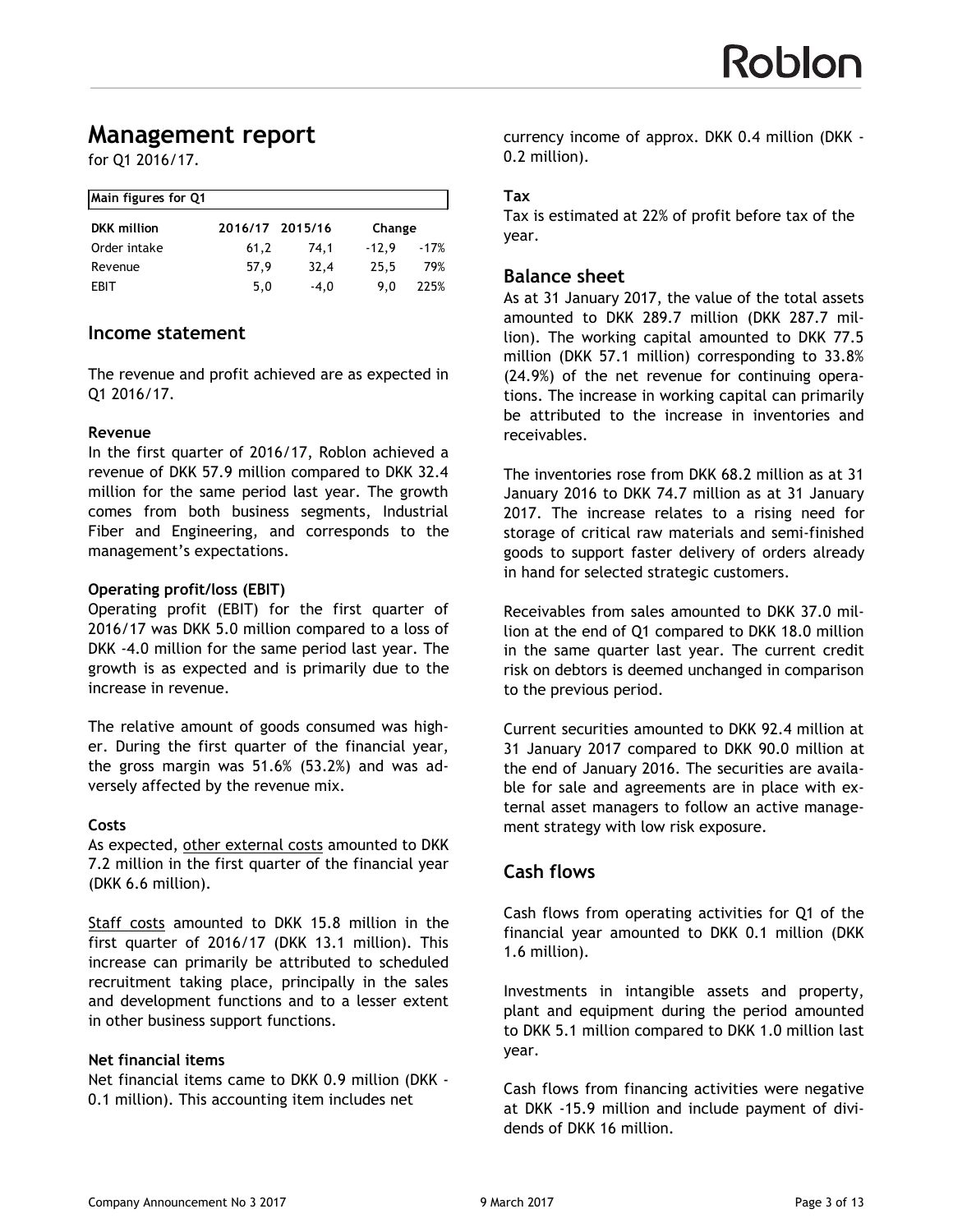## **Segment reporting**

#### **Industrial Fiber**

The Industrial Fiber segment comprises development, production and sale of fibre cable materials to the optical fibre cable industry and solutions for Offshore and other industry.

| Main figures for Q1 |                 |        |         |        |
|---------------------|-----------------|--------|---------|--------|
| <b>DKK</b> million  | 2016/17 2015/16 |        | Change  |        |
| Order intake        | 42.7            | 55.3   | $-12.6$ | $-23%$ |
| Revenue             | 31,5            | 20.3   | 11.2    | 55%    |
| <b>FBIT</b>         | 3.7             | $-1.7$ | 5.4     | 318%   |

The order book at the end of January 2017 amounted to DKK 37.4 million (DKK 48.9 million).

Revenue was DKK 31.5 million compared with DKK 20.3 last year. The growth in revenue derives from sales to both existing and new customers in the offshore industry, while new products have had a positive impact on sales.

EBIT in the first quarter of 2016/17 amounted to DKK 3.7 million (DKK -1.7 million), with the growth in revenue having a mainly positive effect.

The offshore industry continues to be adversely affected by the low oil price, which is why management's expectations for order intake carry a high degree of uncertainty.

#### **Engineering**

The Engineering segment comprises development, production and sale of cable machinery, ropemaking equipment, twisters and winders.

| Main figures for Q1 |                 |        |                 |  |
|---------------------|-----------------|--------|-----------------|--|
| <b>DKK</b> million  | 2016/17 2015/16 |        | Change          |  |
| Order intake        | 18,5            | 18.8   | $-2%$<br>$-0.3$ |  |
| Revenue             | 26,4            | 12.1   | 118%<br>14.3    |  |
| <b>FBIT</b>         | 1.3             | $-2.3$ | 157%<br>3.6     |  |

The order book at the end of January 2017 amounted to DKK 16.8 million (DKK 19.6 million). The growth in revenue was positively affected by a healthy order book with deliveries during the quarter.

EBIT was DKK 1.3 million (DKK -2.3 million).

It is the management's view that Roblon's increased sales resources, as well as the latest products, will result in an improved use of market potential and will help ensure growth in Engineering's revenue and earnings.

#### **Acquisitions and sales process – Roblon Lighting**

The process to sell off Roblon Lighting is going according to plan. The company's management and advisors are conducting ongoing talks with interested buyers.

Acquisitions are a fixed element of the company's strategic development and growth.

## **Expectations for 2016/17**

After Q1, the management is maintaining its expectations for 2016/17, which were announced in the annual report for 2015/16. Revenue in the region of DKK 240 million and profit before tax of around DKK 15 million are therefore expected in the financial year 2016/17.

#### **Future conditions**

Roblon's sales are characterised by a structure based on project sales. This always makes it difficult to produce forecasts for future revenue within given periods, i.e. quarters, half-years and full years.

Statements on future conditions, especially those on future revenue and operating profit, are uncertain and risky.

Many factors are and will remain outside of the company's control and may lead to the actual development deviating wildly from the expectations detailed in the report.

Such factors include but are not limited to the following: changes in general business and financial conditions, the trend in the global oil industry, changes in the global economy and changes in interest rates and exchange rates.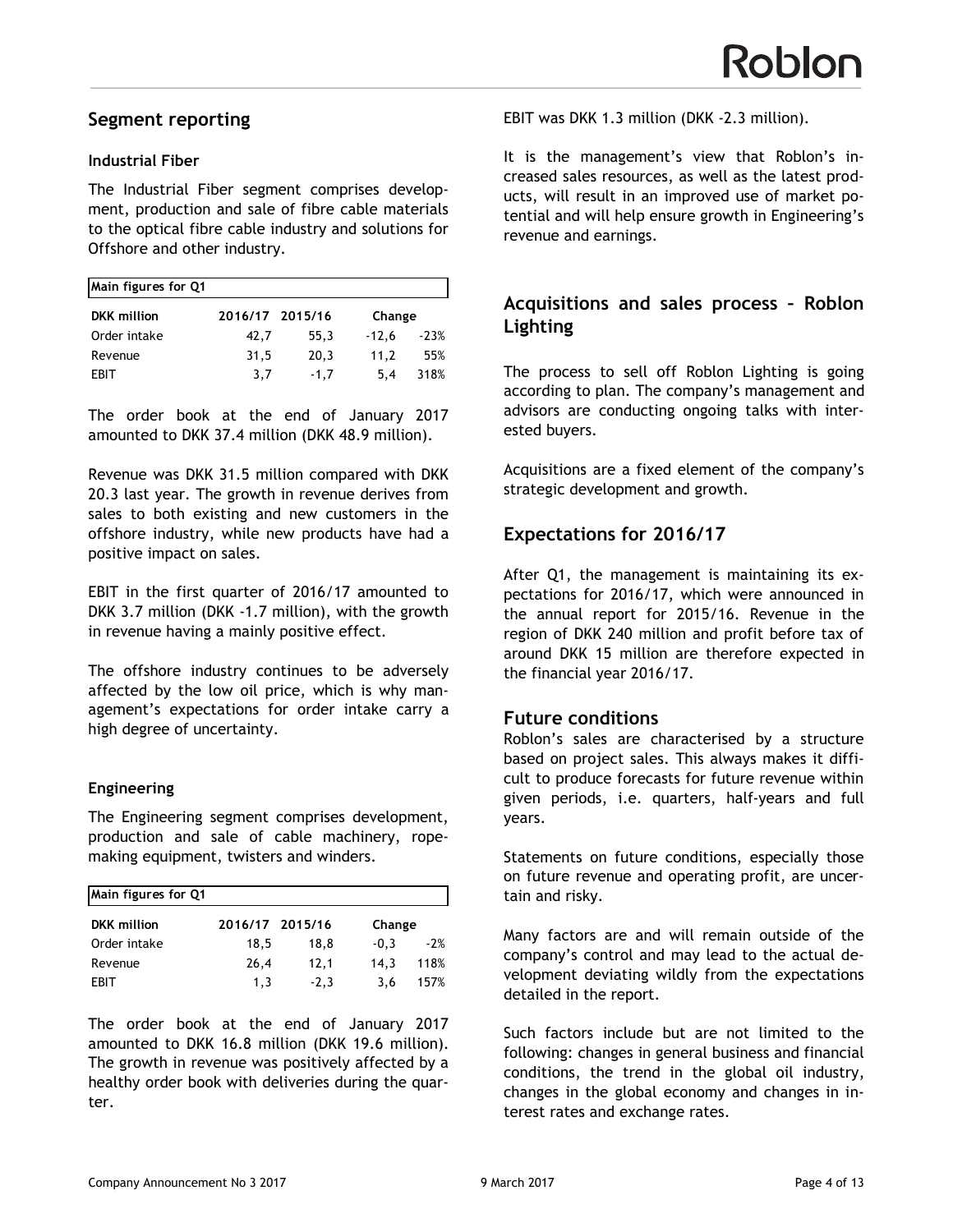## **Financial calendar**

- 21/6 2017: Interim report for Q2 2016/17
- 12/9 2017: Interim report for Q3 2016/17
- 19/12 2017: Preliminary statement 2016/17
- 25/1 2018: Annual general meeting

## **Announcements - NASDAQ Copenhagen**

The company issued the announcements listed below to NASDAQ Copenhagen in the period 1 November 2016 – 9 March 2017, these can be found on the company's website, <www.roblon.com>.

| No 18-2016: | Preliminary statement 2015/16          |
|-------------|----------------------------------------|
| No 19-2016: | Major shareholder announcement         |
| No 20-2016: | Summoning the general meeting          |
| No 1-2017:  | Information at the AGM                 |
| No 2-2017:  | Ordinary general meeting in Roblon A/S |
| No 3-2017:  | Interim report for Q1 2016/17          |
|             |                                        |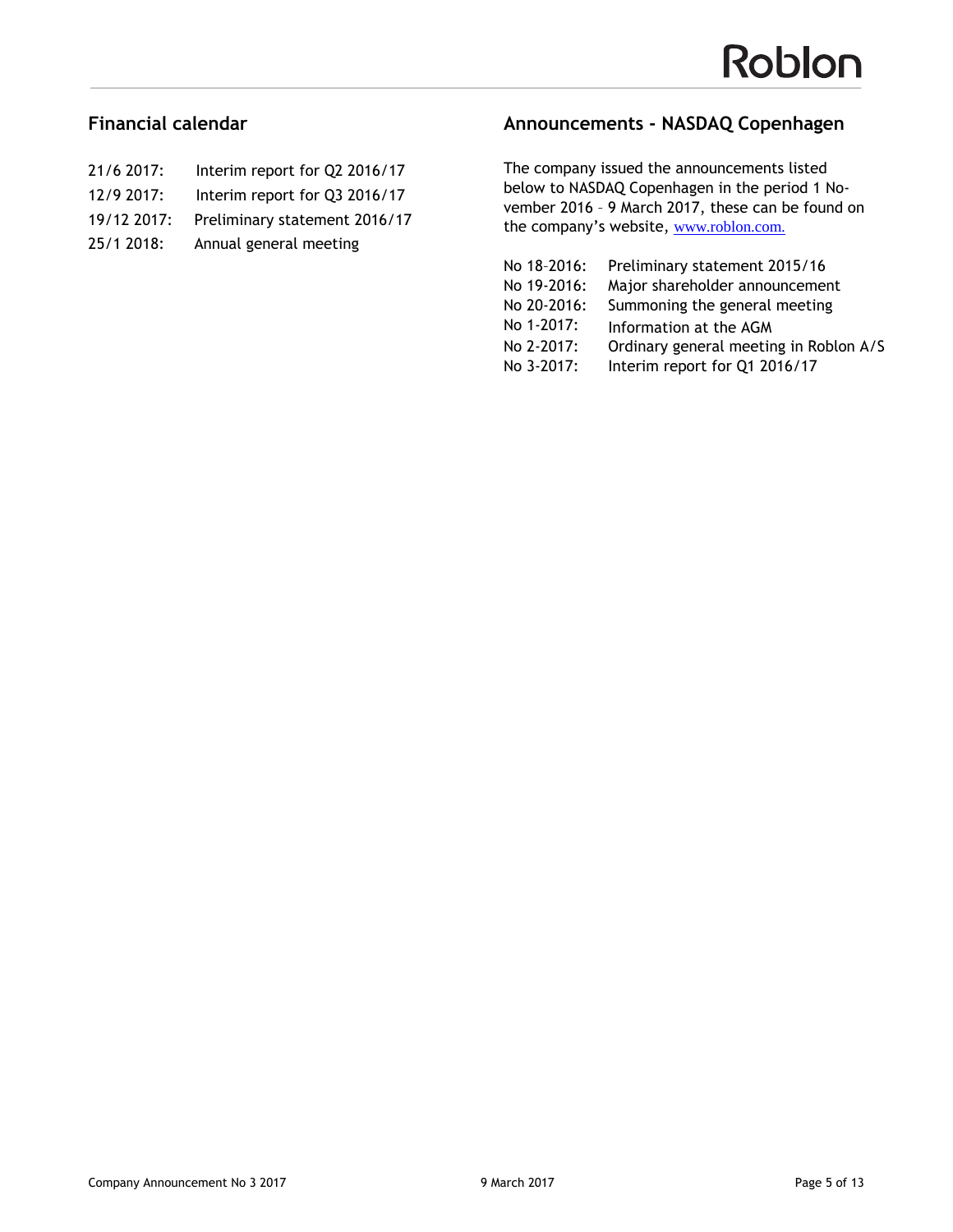# **Statement by Management**

The Board of Directors and Management today considered and approved the interim report for the period 1 November 2016 to 31 January 2017 for Roblon A/S.

The interim report, which has not been audited or reviewed by the company's auditors, is presented in accordance with IAS 34 "Interim Financial Reporting" as approved by the EU and Danish disclosure requirements for listed companies.

We find that the interim financial statements give a true and fair view of the company's assets, liabi-

lities and financial position as at 31 January 2017 and the result of the company's activities and cash flow for the period 1 November 2016 to 31 January 2017.

Furthermore, in our opinion the Management's review gives a true and fair view of developments in the activities and financial position of the company, the results for the period and of the company's financial position in general and describes significant risk and uncertainty factors that may affect the company.

Frederikshavn, 9 March 2017

**Management**

Lars Østergaard Carsten Michno Kim Müller

Managing Director **Chief Financial Officer** Chief Operations Officer,

**Board of Directors**

Chairman Deputy Chairman

Jørgen Kjær Jacobsen Ole Krogsgaard Peter Sloth Vagner Karlsen

Randi Toftlund Pedersen **Nita Svendsen** Hans Martin Kirkegaard

Staff-elected Staff-elected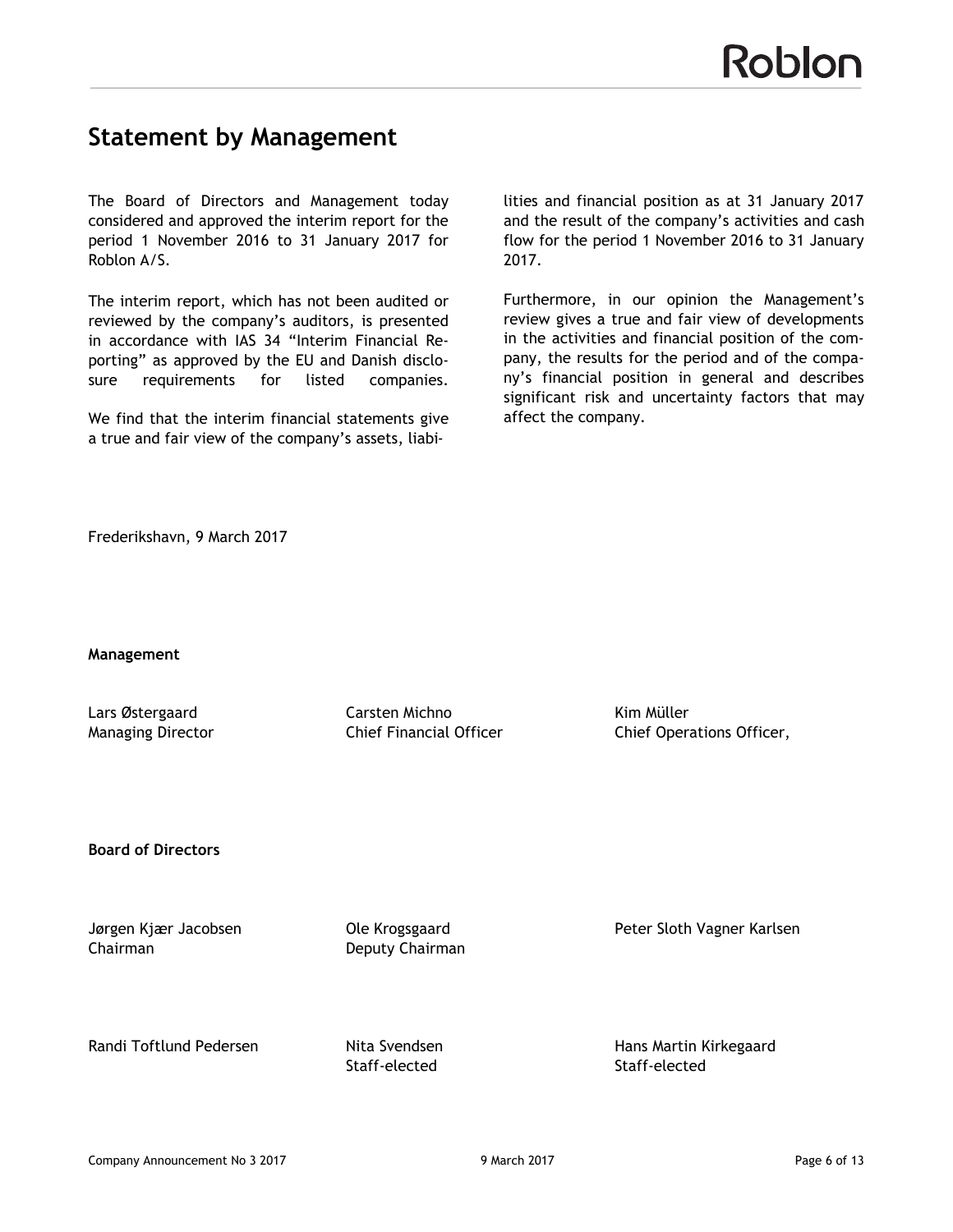# **Statement of Income and Comprehensive Income**

|                                                               |             | Q <sub>1</sub> | Q <sub>1</sub> | <b>FY</b> |
|---------------------------------------------------------------|-------------|----------------|----------------|-----------|
| DKK mill.                                                     | <b>Note</b> | 2016/17        | 2015/16        | 2015/16   |
| Net revenue                                                   | 4           | 57,9           | 32,4           | 229,6     |
| Cost of raw materials and consumables                         |             | $-28,0$        | $-15,2$        | $-107,5$  |
| Work carried out at own expense and recognised under assets   |             | 0,2            | 0,3            | 2,4       |
| Other operating income                                        |             | 0,0            | 0,0            | 0,0       |
| Other external costs                                          |             | $-7,2$         | $-6,6$         | $-27,0$   |
| Staff costs                                                   |             | $-15,8$        | $-13,1$        | $-61,3$   |
| Depreciation, amortisation and write-downs of property, plant |             |                |                |           |
| and equipment and intangible assets                           |             | $-2,0$         | $-1,8$         | $-8,1$    |
| <b>Operating profit (EBIT)</b>                                |             | 5,0            | $-4,0$         | 28,1      |
| Interest income, net                                          |             | 0,9            | $-0,1$         | 0,7       |
| Profit before tax (PBT)                                       |             | 5,9            | $-4,1$         | 28,8      |
| Tax on profit for the period                                  |             | $-1,3$         | 0,9            | $-6,2$    |
| Profit for the period from continuing operations              |             | 4,6            | $-3,2$         | 22,6      |
| Profit for the period from discontinuing operations           | 5           | 0,1            | $-0,1$         | $-2,6$    |
| Total profit for the period                                   |             | 4,7            | $-3,3$         | 20,0      |

# **Comprehensive Income**

|                                                              | Q1      |         | Fν       |
|--------------------------------------------------------------|---------|---------|----------|
| DKK mill.                                                    | 2016/17 | 2015/16 | 2015/16  |
| Profit for the period                                        | 4,7     | $-3.3$  | 20,0     |
| Items that can be reclassified to the income statement:      |         |         |          |
| Fair value adjustment of financial assets available for sale | 0,1     | $-0,5$  | $\Omega$ |
| Tax on other comprehensive income                            | 0       | 0,1     | $\Omega$ |
| Total comprehensive income                                   | 4,8     | $-3.7$  | 20,0     |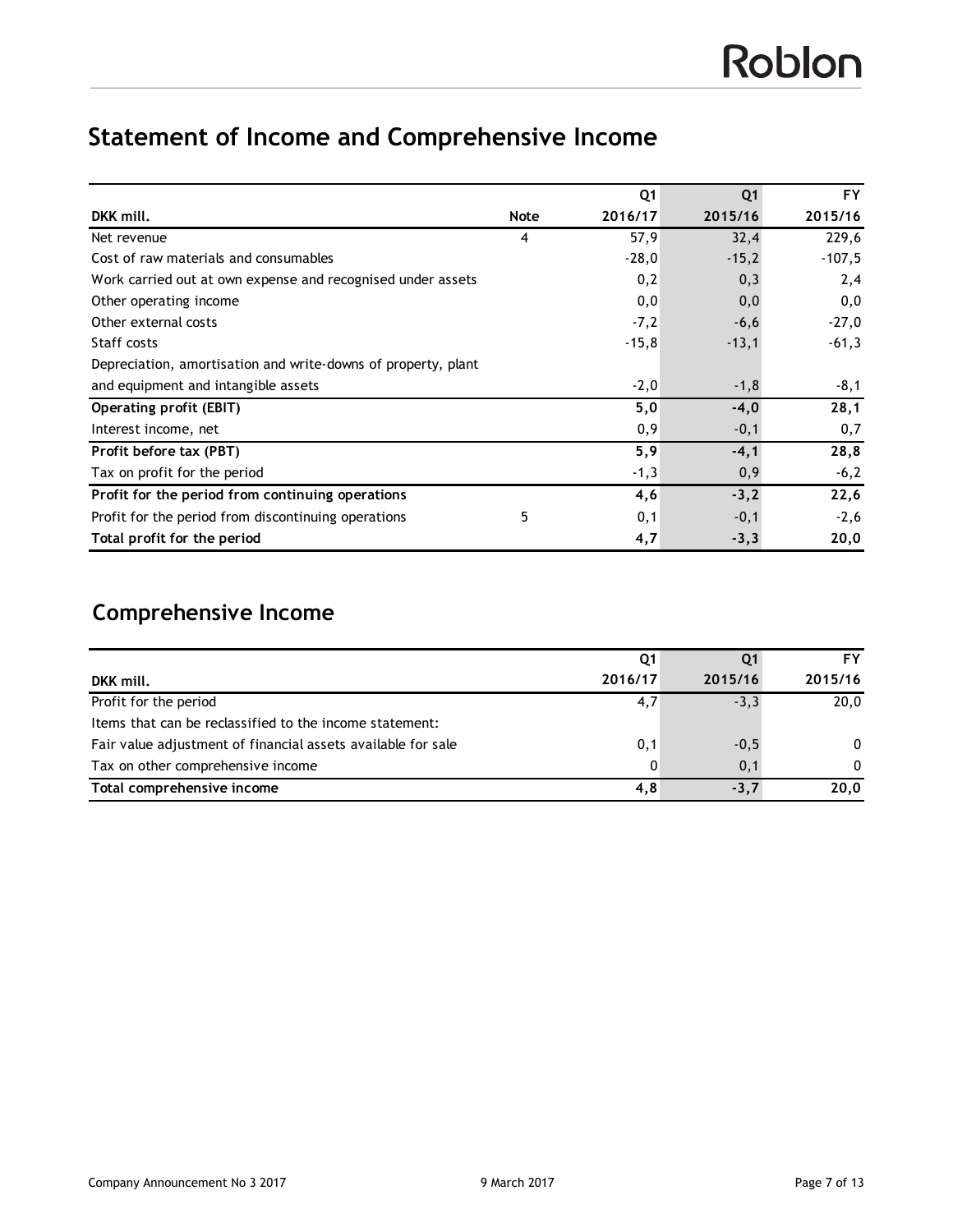# Roblon

# **Balance**

| DKK mill.                                        | 31.01.17 | 31.01.16 | 31.10.16 |
|--------------------------------------------------|----------|----------|----------|
| Completed development projects                   | 6,4      | 4,1      | 6, 8     |
| Ongoing development projects                     | 2,1      |          | 1,9      |
| Intangible assets                                | 8,5      | 8,1      | 8,7      |
| Land and buildings                               | 33,7     | 36,1     | 34,3     |
| Plant and machinery                              | 13,5     | 14,9     | 14,1     |
| Fixtures and fittings, tools and equipment       | 1,5      | 1,2      | 1,6      |
| Property, plant and equipment under construction | 5,8      | 0,3      | 1,2      |
| Property, plant and equipment                    | 54,5     | 52,5     | 51,2     |
|                                                  |          |          |          |
| Total non-current assets                         | 63,0     | 60,6     | 59,9     |
| <b>Stocks</b>                                    | 74,7     | 68,2     | 66,9     |
| Trade debtors                                    | 37,0     | 18,0     | 36,0     |
| Corporation tax receivable                       | 0        | 11,3     | 7,9      |
| Other debtors                                    | 6, 5     | 1,9      | 1,9      |
| Accruals                                         | 0        | 0,0      | 0        |
| Securities                                       | 92,4     | 90,0     | 91,8     |
| Cash at bank and in hand                         | 5,8      | 25,8     | 27,2     |
| Assets held for sale                             | 10,3     | 11,9     | 9,0      |
| <b>Total current assets</b>                      | 226,7    | 227,1    | 240,7    |
| <b>TOTAL ASSETS</b>                              | 289,7    | 287,7    | 300,6    |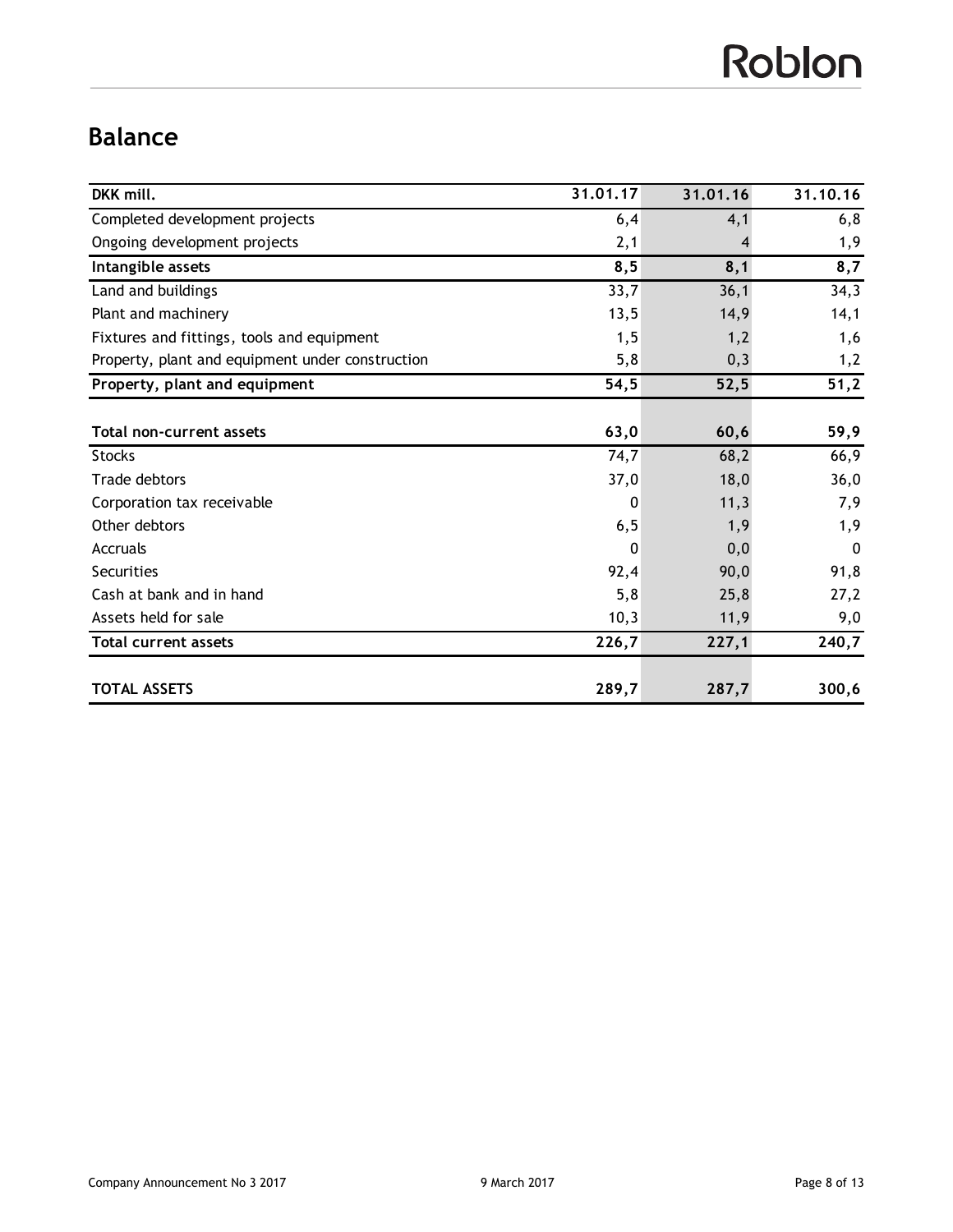# Roblon

# **Balance**

| DKK mill.                                        | 31.01.17     | 31.01.16       | 31.10.16     |
|--------------------------------------------------|--------------|----------------|--------------|
| Share capital                                    | 35,8         | 35,8           | 35,8         |
| Other reserves                                   | 0,7          | 0,7            | 0,7          |
| Profit carried forward                           | 204,1        | 209,5          | 215,3        |
| Capital and reserves                             | 240,6        | 246,0          | 251,8        |
| Deferred tax                                     | 4,2          | 4,5            | 4,2          |
| Other provisions for liabilities                 | 0,6          | $\blacksquare$ | 0,6          |
| Other debt                                       | 0            | 2,6            | 0            |
| Non-current liabilities                          | 4,8          | 7,1            | 4,8          |
| Prepayments                                      | 3,8          | 3,4            | 5,0          |
| Suppliers of goods and services                  | 26,1         | 16,5           | 22,3         |
| Corporate tax                                    | 1,0          |                | 0            |
| Other debt                                       | 10,2         | 11,0           | 13,4         |
| Liabilities associated with assets held for sale | 3,2          | 3,7            | 3,3          |
| <b>Current liabilities</b>                       | 44,3         | 34,6           | 44,0         |
|                                                  | $\mathbf 0$  | 0              | $\mathbf{0}$ |
| <b>Total liabilities</b>                         | 49,1         | 41,7           | 48,8         |
|                                                  | $\mathbf{0}$ | 0              | $\Omega$     |
| TOTAL CAPITAL AND RESERVES AND LIABILITIES       | 289,7        | 287,7          | 300,6        |

## **Capital and reserves statement**

| DKK mill.                             | 31.01.17 | 31.01.16 | 31.10.16 |
|---------------------------------------|----------|----------|----------|
| Capital and reserves as at 1 November | 251,8    | 249,7    | 249,7    |
| Comprehensive income for the period   | 4,8      | $-3,7$   | 20,0     |
| Dividend distributed                  | $-16.0$  |          | $-17.9$  |
| <b>Capital and reserves</b>           | 240,6    | 246,0    | 251,8    |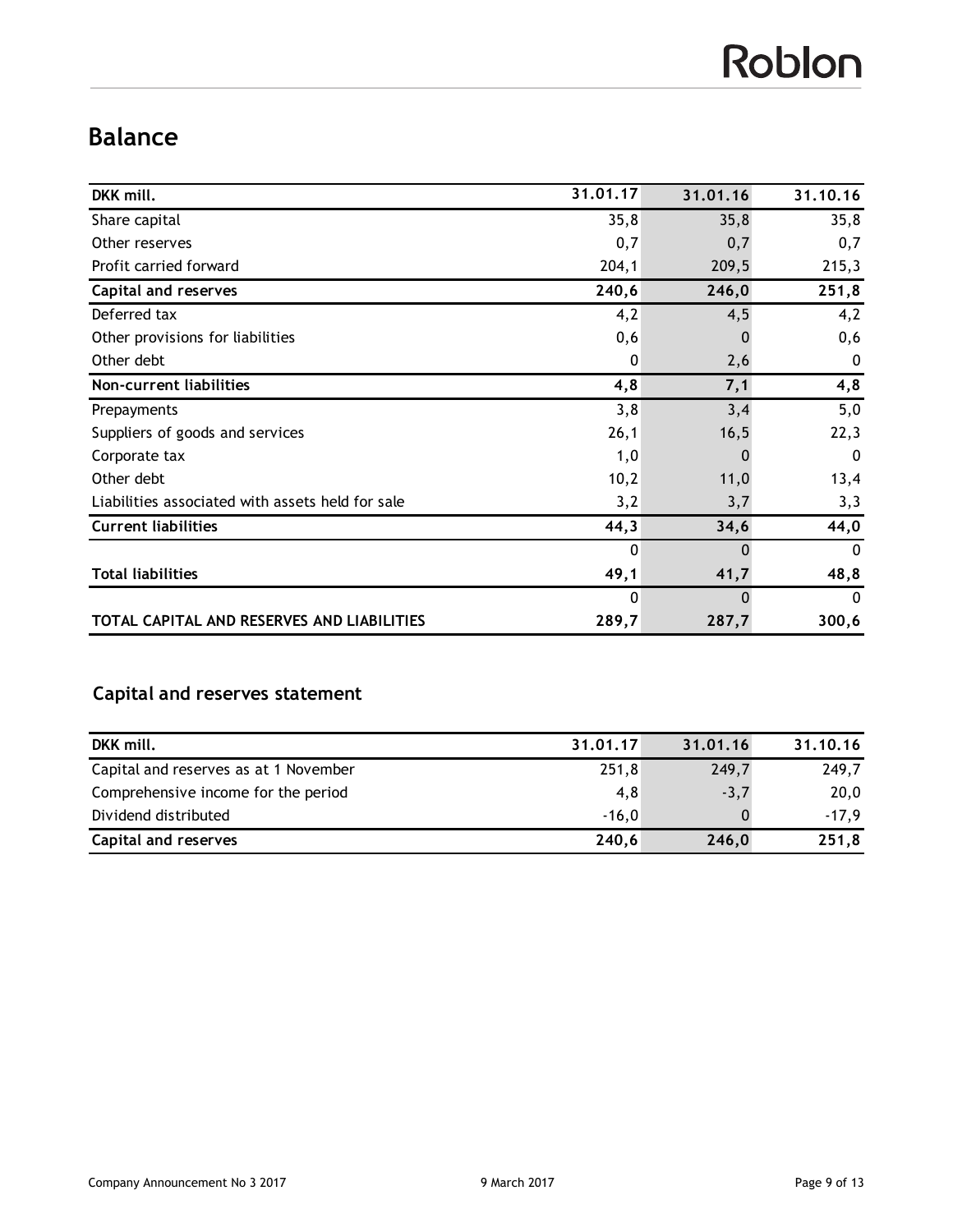# **Cash Flow Statement**

|                                                       |             | Q <sub>1</sub> | Q <sub>1</sub> | <b>FY</b> |
|-------------------------------------------------------|-------------|----------------|----------------|-----------|
| DKK mill.                                             | <b>Note</b> | 2016/17        | 2015/16        | 2015/16   |
| Operating profit (EBIT) from continuing operations    |             | 5,0            | $-4,0$         | 28,1      |
| Operating profit (EBIT) from continuing operations    |             | 0,1            | $-0,1$         | $-3,4$    |
| <b>Operating profit (EBIT)</b>                        |             | 5,1            | $-4,1$         | 24,7      |
| Adjustment for items without liquidity effect         | A           | 2,1            | 2,0            | 9,6       |
| Change in working capital                             | B           | $-15,4$        | 5,2            | $-2,1$    |
| Cash flow from primary activities                     |             | $-8,2$         | 3,1            | 32,2      |
| Financial payments received (interests)               |             | 0,7            | $-0,1$         | 0,7       |
| Corporate tax paid                                    |             | 7,6            | $-1,4$         | $-4,7$    |
| Cash flow from operating activities                   |             | 0,1            | 1,6            | 28,2      |
| Investment in intangible fixed assets                 |             | $-0,2$         | $-0,7$         | $-3,0$    |
| Investment in securities                              |             | $-0,4$         | $-30,4$        | $-31,8$   |
| Investment in property, plant and equipment           |             | $-4,9$         | $-0,3$         | $-4,0$    |
| Sales proceeds from property, plant and equipment     |             | 0,0            | 0,0            | 0,1       |
| Cash flow from investing activities                   |             | $-5,5$         | $-31,4$        | $-38,7$   |
| Payment of dividend                                   |             | $-16,0$        | 0,0            | $-17,9$   |
| Cash flow from financing activities                   |             | $-16,0$        | 0, 0           | $-17,9$   |
| Change in cash at bank and in hand                    |             | $-21,4$        | $-29,8$        | $-28,4$   |
|                                                       |             |                |                |           |
| Cash at bank and in hand at the beginning of the year |             | 27,2           | 55,6           | 55,6      |
| Cash at bank and in hand at the end of the year       |             | 5,8            | 25,8           | 27,2      |
|                                                       |             |                |                |           |
| Note A: Adjustment for items without liquidity effect |             |                |                |           |
| Depreciation                                          |             | 2,1            | 2,0            | 9,6       |
|                                                       |             | 2,1            | 2,0            | 9,6       |
|                                                       |             |                |                |           |
| Note B: Change in working capital                     |             |                |                |           |
| Change in stocks                                      |             | $-7,5$         | $-8,3$         | $-5,8$    |
| Change in trade debtors                               |             | $-7,2$         | 9,5            | $-7,7$    |
| Change in prepayments                                 |             | $-1,2$         | 0,8            | 2,5       |
| Change in suppliers of goods and services             |             | 4,0            | 4,2            | 9,4       |
| Change in non-current other debt                      |             | 0,0            | $-0,9$         | $-3, 8$   |
| Change in current other debt                          |             | $-3,5$         | $-0,1$         | 3,3       |
|                                                       |             | $-15,4$        | 5,2            | $-2,1$    |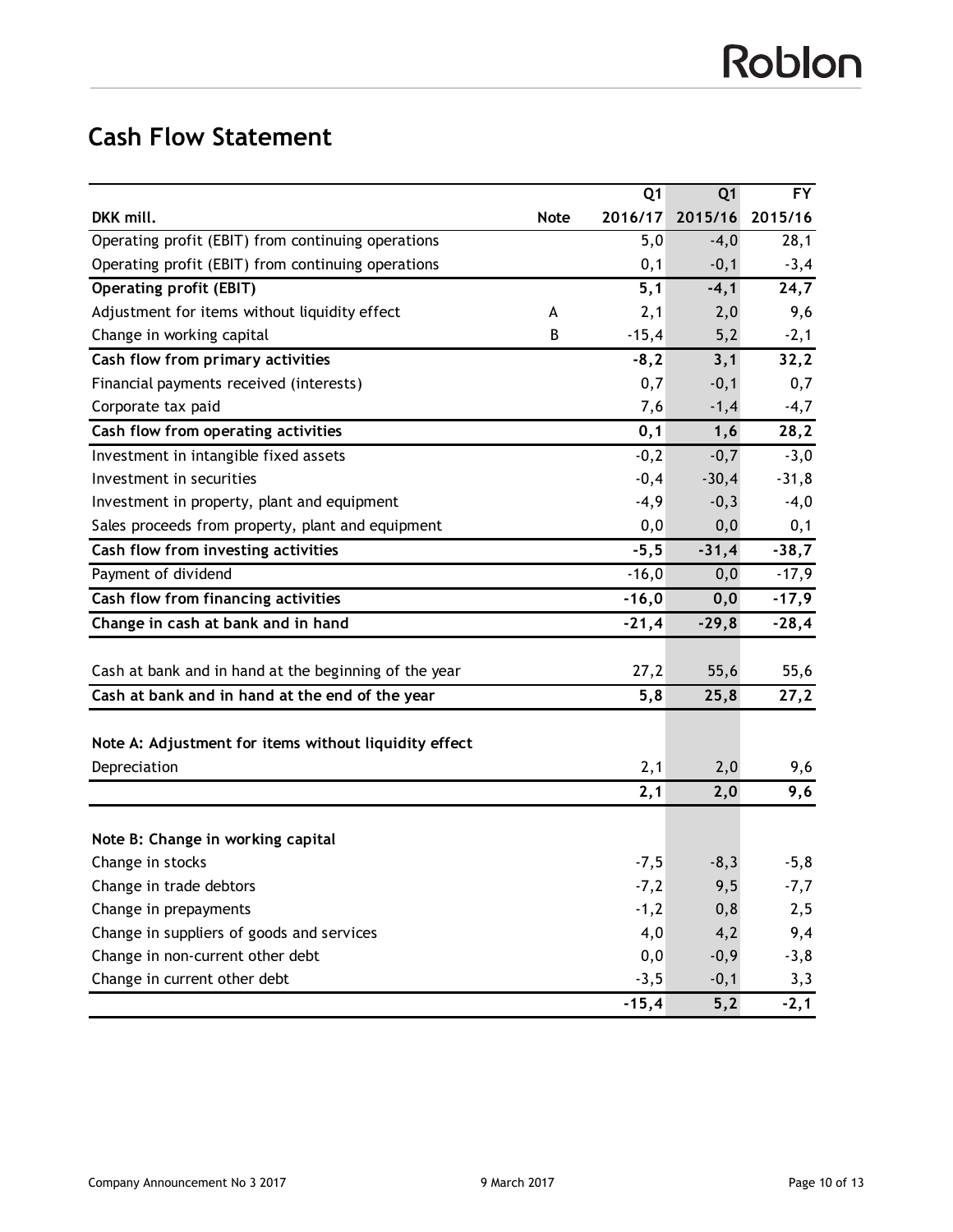# **Notes**

- 1. Accounting policies applied
- 2. Estimates
- 3. Season
- 4. Segment reporting

## **Note 1 – Accounting policies applied**

The interim report is presented in accordance with IAS 34 "Interim Financial Reporting" as adopted by the EU and additional Danish disclosure requirements for interim reports for listed companies.

Accounting policies applied are unchanged compared to the 2015/16 annual report and the full description of accounting policies applied appears in this.

## **Note 2 – Estimates**

The preparation of interim reports requires the management to make accounting estimates that will affect the application of the accounting policies and recognised assets, liabilities, income and costs. Actual results may deviate from these estimates.

The most important estimates, made by the management through the application of the company's accounting policies, and the most significant uncertainty associated therewith is the same when preparing the consolidated interim report as for the preparation of the annual report for 2015/16.

#### **Note 3 – Season**

The company's activities have not been affected by seasons or cyclical fluctuations in the interim report.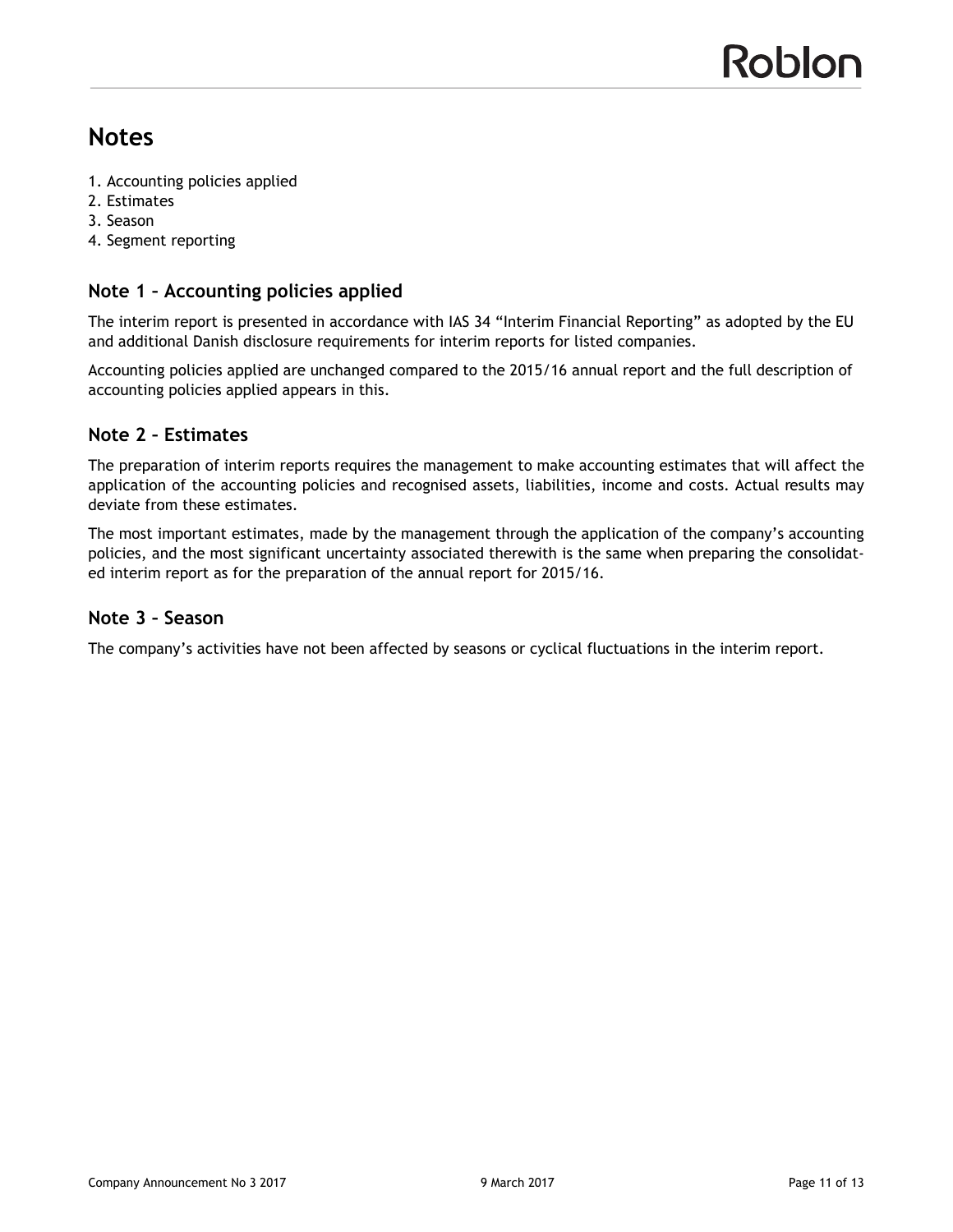## **Note 4 – Segment reporting**

Reporting is carried out in two segments in Roblon A/S, with activity in the business segments as follows:

Industrial Fiber: Development, production and sale of fibre cable materials and solutions to Offshore and other industry

Engineering: Development, production and sale of cable machinery, rope-making equipment, twisters and winders

|                                | Q <sub>1</sub> | Q <sub>1</sub> | <b>FY</b> |
|--------------------------------|----------------|----------------|-----------|
| DKK mill.                      | 2016/17        | 2015/16        | 2015/16   |
| Net revenue                    |                |                |           |
| Industrial Fiber               | 31,5           | 20,3           | 147,0     |
| Engineering                    | 26,4           | 12,1           | 82,6      |
| <b>Total</b>                   | 57,9           | 32,4           | 229,6     |
|                                |                |                |           |
| <b>Operating profit (EBIT)</b> |                |                |           |
| <b>Industrial Fiber</b>        | 3,7            | $-1,7$         | 25,5      |
| Engineering                    | 1,3            | $-2,3$         | 2,6       |
| <b>Total</b>                   | 5,0            | $-4,0$         | 28,1      |
| Segment assets                 |                |                |           |
| <b>Industrial Fiber</b>        | 104,3          | 83,0           | 94,3      |
| Engineering                    | 77,0           | 65,7           | 70,5      |
| Undistributed items            | 98,1           | 127,1          | 126,8     |
| <b>Total</b>                   | 279,4          | 275,8          | 291,6     |
| Geographic segments            |                |                |           |
| Denmark                        | 0,4            | 1,2            | 29,6      |
| Great Britain (UK)             | 13,7           | 5,2            | 27,9      |
| Other European countries       | 15,5           | 13,9           | 75,1      |
| Asia                           | 12,5           | 5,9            | 45,3      |
| Brazil                         | 6,7            | 1,1            | 33,6      |
| United States of America       | 9,1            | 5,1            | 18,1      |
| <b>Total</b>                   | 57,9           | 32,4           | 229,6     |

The company's property, plant and equipment are located in Denmark.

The company's net revenue basically comes from the sale of goods.

Of the company's total revenue, DKK 9.5 million (DKK 0.0 million) and DKK 5.8 million (DKK 0.0 million) originate from sales to two major customers. The sales to these customers also account for more than 10% of the company's total net revenue, with the two customers located in the Industrial Fiber and Engineering segments respectively.